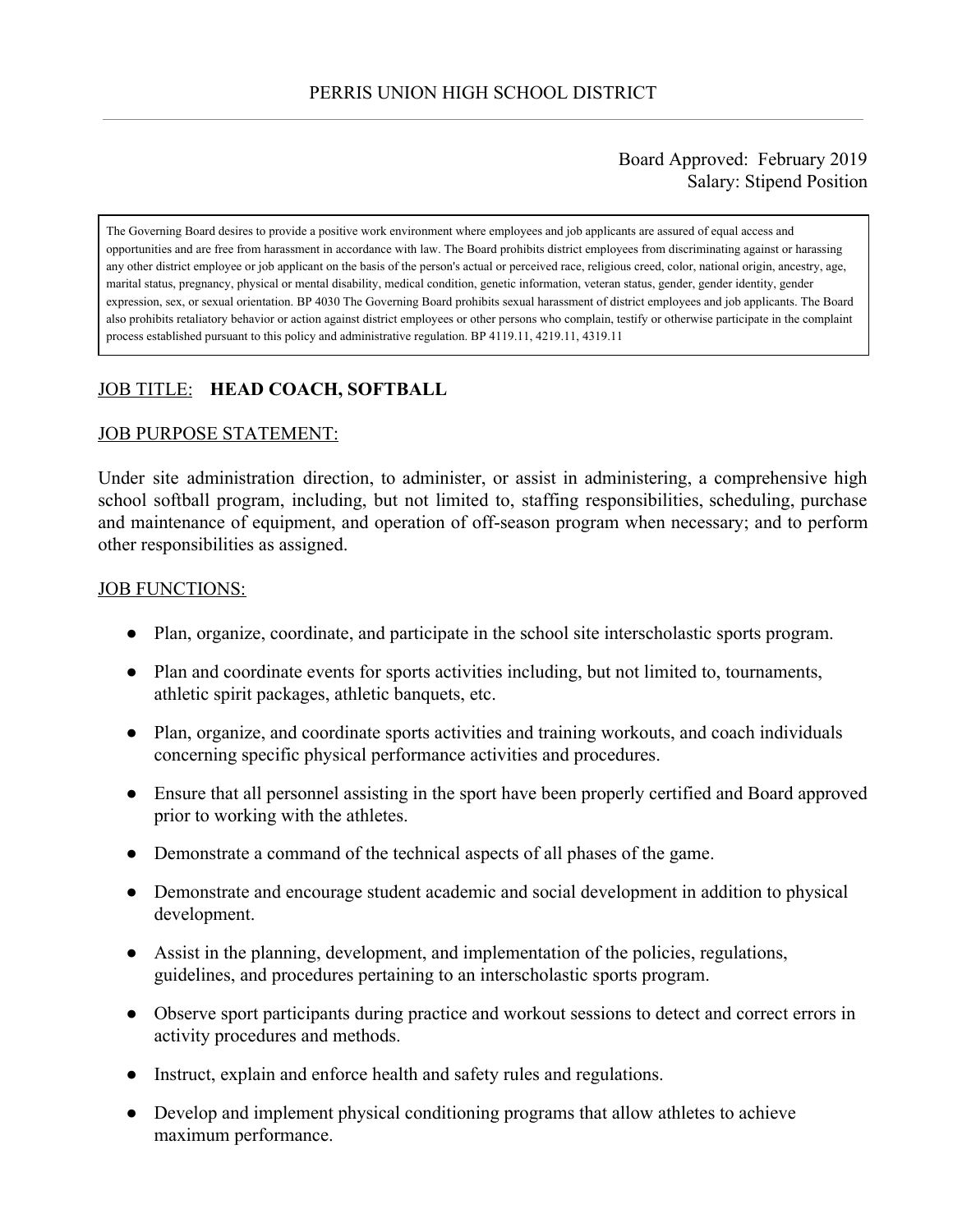# JOB TITLE: **HEAD COACH, SOFTBALL**

Page 2 of 3

## JOB FUNCTIONS – continued

- Assist athlete trainer in monitoring sport activity related injuries and determine the most appropriate time for an athlete to return to active sport participation.
- Select or assist in the selection of interscholastic sport activity uniforms and related sport apparatus and equipment.
- Assess the athletic team skills and abilities and the opponents capabilities and determine game strategies.
- Advise site administrators concerning interscholastic sports programs and activities.
- May participate or coordinate opponent scouting activities.
- Understand and carry out oral and written directions with minimal accountability controls.
- Communicate effectively in English in oral and written form.
- Build and maintain a positive working relationship with parents, students, other coaches, staff, and the public.
- Work cooperatively with other school leaders in a school environment with multiple curricular and co-curricular programs.
- Understand the principles, goals, and objectives of public education.
- Knowledge of the methods, techniques, procedures, and strategies concerning the development and maintenance of an effective interscholastic sports program.
- Knowledge of modern trends pertaining to interscholastic sports programs and activities.
- Commitment between academic and athletic excellence for student athletes.
- Demonstrate successful ability to follow the National Federation of High Schools Coaches Code of Conduct and the California Interscholastic Federation (CIF) Coaches Code of Conduct, and Pursuing Victory with Honor.

## PHYSICAL ABILITIES:

- Physical Demands: This is a non-sedentary position that involves walking, running, and standing for extended periods of time. This position requires accurate perception of sound, near and far vision, depth perception, handling and working with educational sport aids, equipment, and providing oral information and directions.
- Working Conditions: Sport activities will be held outdoors or indoors depending on the sport. Exposure to seasonal outdoor temperatures (30 $\degree$  F – 115 $\degree$  F), possible wind, rain, and snow, loud noise from participants and spectators.